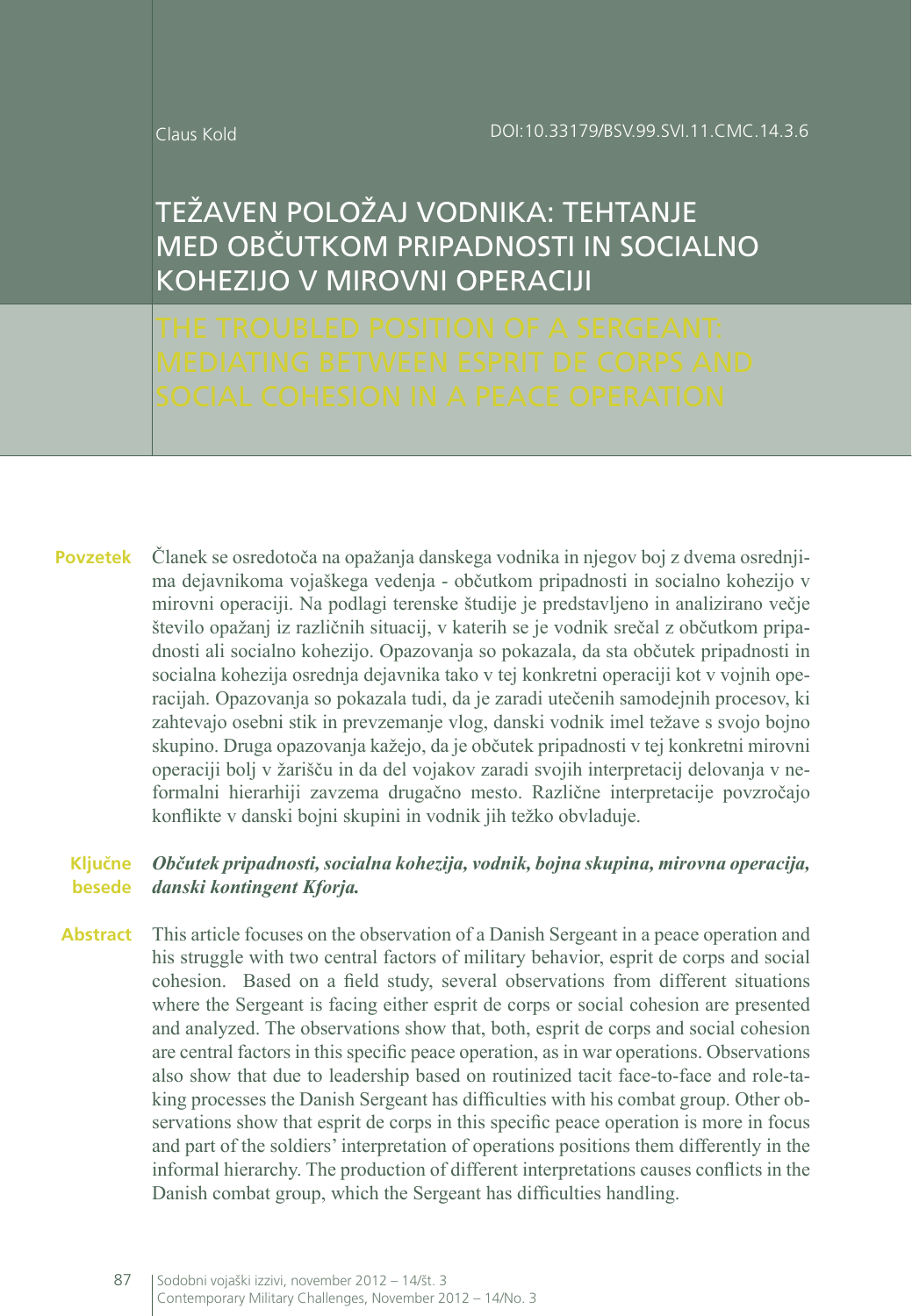#### *Esprit de corps, social cohesion, Sergeant, combat group, peace operation, Danish KFOR.* **Key words**

#### **Coheison in peace operations**

This article primarily discusses the observations of a Danish Sergeant and, secondly, the two central social factors of the military, esprit de corps and social cohesion, with which the Sergeant seems to struggle. Both factors are well researched and point to the Sergeant's general role as the mediator between the military institution and the combat group in situations of war (Caforio, 2006, p.15).

Despite the fact that there are close to one million peacekeepers worldwide, little is known about esprit de corps and social cohesion in peacekeeping (Mouthaan, 2005, p. 103). Consequently, this article will, instead of presenting military behavior in a war operation, focus on the behavior of a Danish Sergeant in a peace operation to see if (and if so, how) the Esprit de Corps and Social cohesion change with the type of operation. The attempt is also to see whether, in this specific peace operation, the Sergeant has retained his usual functions, and if so, how these functions are carried out in this peace operation.

#### In order to understand soldiers' motives to fight, much interest of military sociology has centered on the social origins of the military, due to the assumption that such information could explain and predict soldiers' behaviour and capacities. **Introduction**

One focus has received special attention, and that is combat stress. This has been the case, because research into combat stress has revealed several other central factors (- as for instance social cohesion and the related question: under what circumstances and when does a combat group break up and loose its ability to fight or function as a whole? - ) which are also relevant when we want to understand soldiers' motives and behavior, also in peace operations. To illustrate, even if peace operations are generally not comparable with combat operations, the shared deployment experience, and the unchanged emphasis on group formation and social bonding during military service and deployment lead to the belief that a 'band of brothers' is forged among peacekeeping soldiers similar to war operations (Mouthaan, 2005, p. 103). This shared social bonding in both war operations and peace operations makes it conceivable that they also share stressors as well as other factors. Although deployments to peace operations seem to have stressors in common with combat deployments, the general approach of a peace operation mission is based on a constabulary model, and, consequently, it differs from war operations in its fundamental approach and expectations. As a consequence, deployment in peace operations strains soldiers differently by combining a potentially threatening situation with the task of self-control. The tension inherent in this balance between soldiers' aggressive or retaliatory impulses and forced non-reaction is reflected in the term, the *UN soldier stress syndrome* (Adler, 2005, p. 121).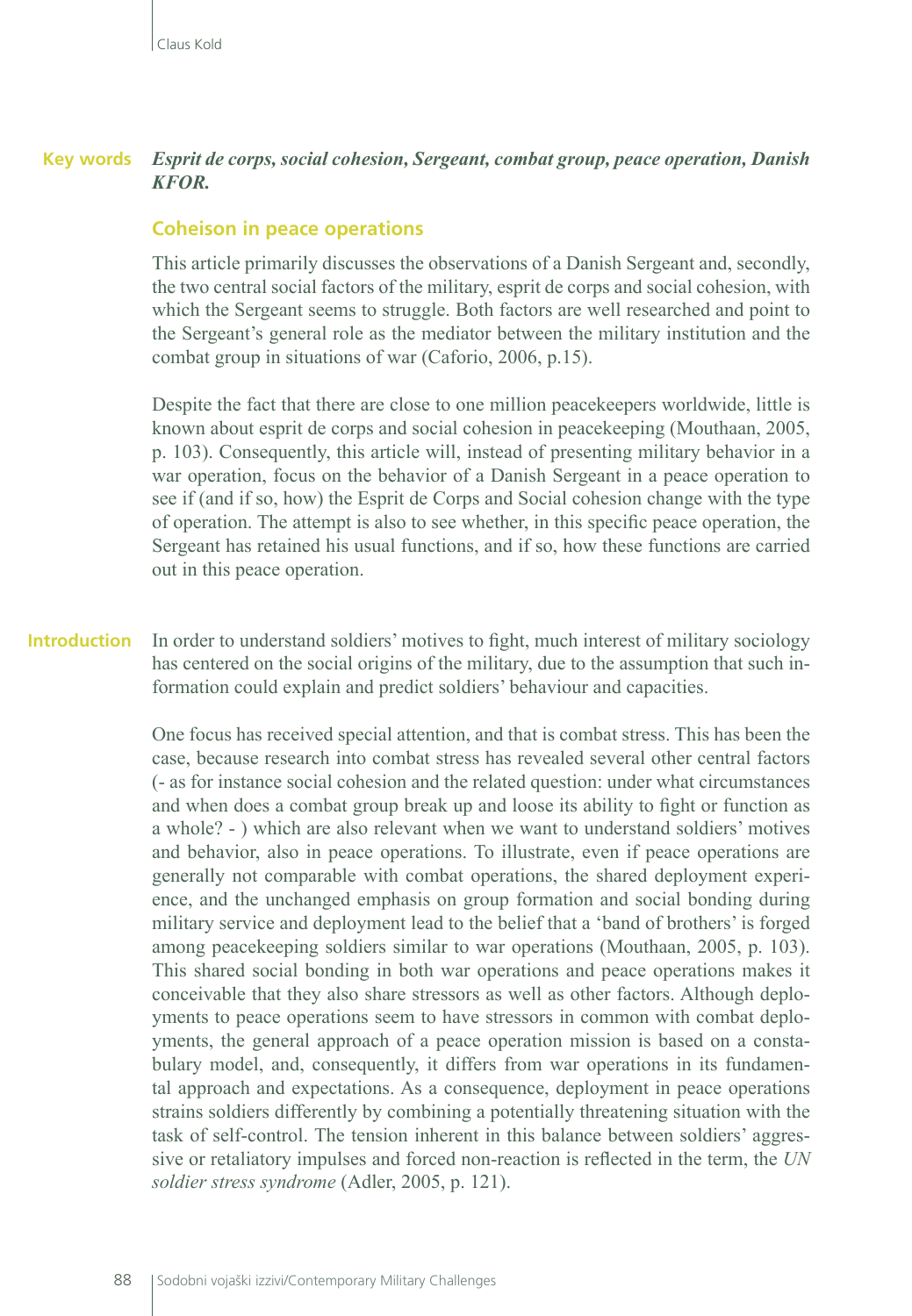# **1 MILITARY STRESS, ESPRIT DE CORPS AND SOCIAL COHESION**

During the First World War, doctrine held that soldiers were motivated to fight by ideology and moral; i.e. by esprit de corps. In this understanding combat stress such as 'shell shock' was rejected and called 'cowardice', and stressed soldiers who stopped fighting were often shot (Birenbaum, 1994, p. 1484).

Later, during Second World War the doctrine from the First World War that men fought for moral reasons such as patriotism, esprit de corps, pride and leadership changed in favor of small-group psychology.

In a situation where more than 16 million Americans went through service during World War II, Samuel A. Stouffer and his research team conducted more than 200 studies, including 600,000 interviews with personnel, both, on the home front and in operations abroad. Stouffer's research team identified the combat situation to be an extreme condition in which nearly all an individual's needs are denied satisfaction; the threats concern the vital facets of the person, life and physical integrity, fundamental conflicts are created in values; individuality is nullified; and anxiety, pain, fear, uncertainty, and powerlessness triumph. The hostility against the soldier's self could not be more profound. However, flight, desertion, psychological breakdown, suicide, etc. from a combat situation show that this is relatively rare. Therefore, Stouffer's research team concluded that there were two factors which compensated the stress factors and made the soldier remain in line. According to Stouffer, the two central factors were the primary group and group cohesion. For Stouffer, it is the group that guarantees the psychological survival of an individual in combat. Still, the group could let its members out of the stress situation without changing the cohesive values if it abandoned the combat situation as a whole. From this observation, Stouffer concluded that an external factor prohibited the group from deserting. The research group identified this factor in a system of interiorized norms, accompanied by a system of domination applied by the military. In short, the primary group is brought to fight for itself in order to save its existence and position within the military institutional system, whereby it adheres to the values of the military institutional system, which it has incorporated into its own informal codes (Stouffer, vol. I & II, 1949).

Shils and Janowitz in their analysis of cohesion in the German army during World War II, based in part on primary group theory, provided a set of factors for the measurement of military cohesion. Shils's and Janowitz's research pointed to the importance of the cohesion of primary groups and to the fact that any intervention of the military institution that could act as a disaggregating factor should be avoided. The most important aspect of the primary group was the defence of its cohesion, which has been reached through the roles that the group distributed to its individual members: One crucial role was that of the 'natural' leader, who had to mediate between the combat group and the military institution. The operational consequence was the preparation of the Sergeant to become the combat group's natural leader.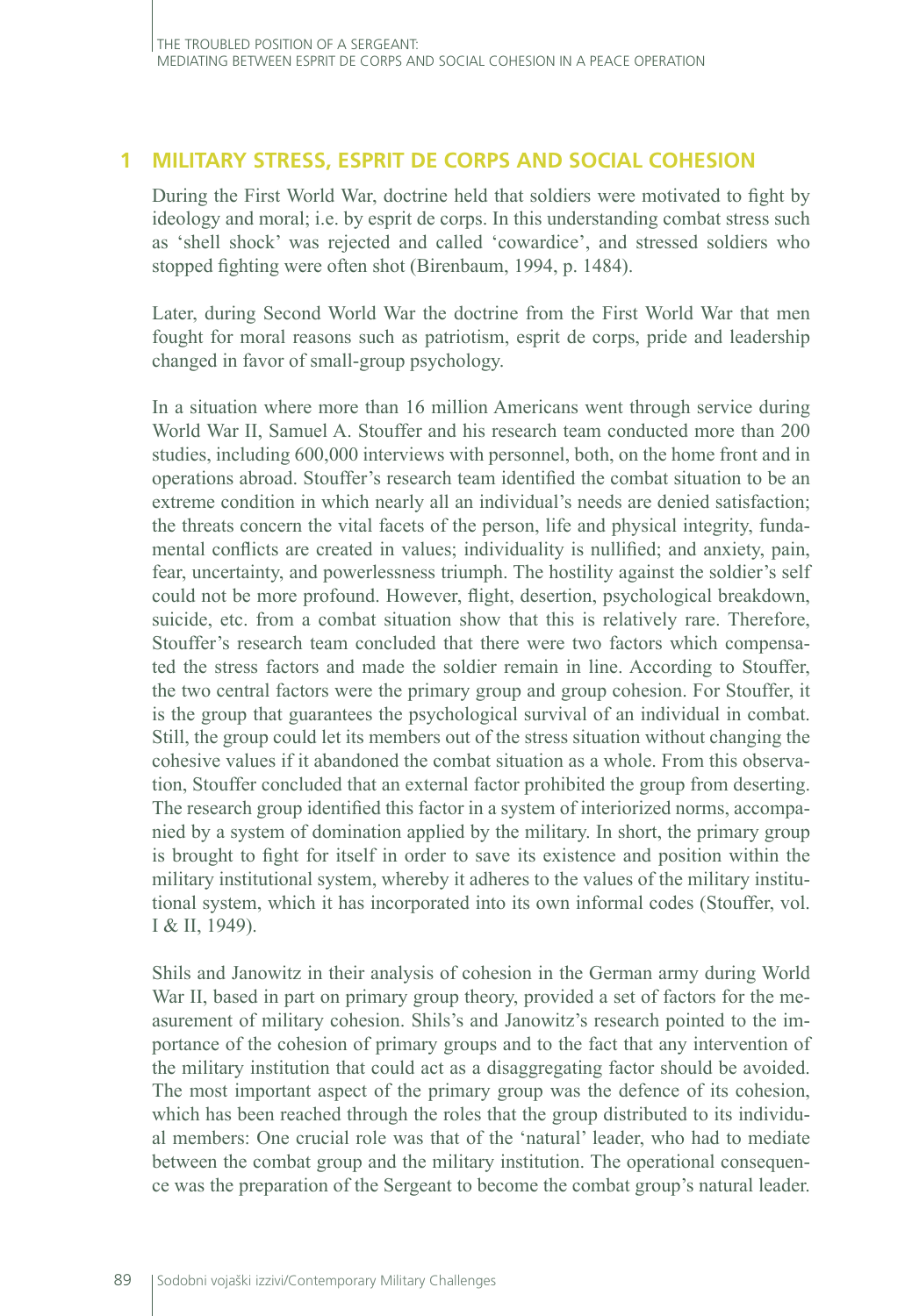The Sergeant is able to undertake the natural leadership of the group if he is able to recognize and respect the informal code. In order to do that he has to be a member of the group and fully share its combat situation. At the same time, he has to be a representative of military hierarchy (Shils & Janowitz, 1948, p. 280-315).

The post-World War II period saw an explosion of small group research. Almost every variable and combination of variables was examined. In this research process, the definition of cohesion, motivation and combat stress came to include multiple concepts and factors which divide cohesion into a horizontal *social* cohesion and a vertical *task* cohesion.

As a consequence, the research of the sociology of the military differed between one group focusing on 'esprit de corps', which is the soldiers' vertical identification with the military institution and organization (discourse about operation's objective) and the other focusing on 'cohesion', which is the soldiers' horizontal identification with the small primary group to which they belong- behavior, tacit knowledge and brotherhood (Siebold, 1999). As a result, two schools were formed as regards the understanding of military behavior: one pointing at esprit de corps as the central factor and one pointing at social cohesion as the central factor (See: Wong, 2006; MacCoun, 2006). Studies of the vertical identification with the military institution tend to use rational studies of the survey type, whereas studies of the horizontal identifications tend to use direct observations of the field studies. Both esprit de corps and social cohesion are, however, being associated with combat effectiveness and the prediction of soldiers' behavior during battle.

In effect, it was the Sergeant who functioned as a mediator between the discursive objectives of the military institution and the habituated and tacit behavior of the combat group. This position, then, is also a crucial pivoting point between the vertical esprit de corps of the military institution and the horizontal social cohesion of the combat group.

# **2 METHOD**

This article presents the observations of the early phase of the NATO KFOR operation, which included a Danish KFOR contingent. A Danish Sergeant was one of the observed people.

The study used the method of grounded theory (Glaser, 1992). The reason for choosing this approach was that *no* field studies up to that point had ever been carried out in the Danish military. Consequently, there were no empirically grounded Danish concepts or theories to be tested. They had to be developed. Naturally, this placed the research task "at one end of the continuum of abstraction in sociological work." (Glaser, 1994, p. 235)

The grounded theory approaches focus on *how* to understand 'thick' qualitative data and how the different concepts in the field interact. If we turn to Barney Glaser, he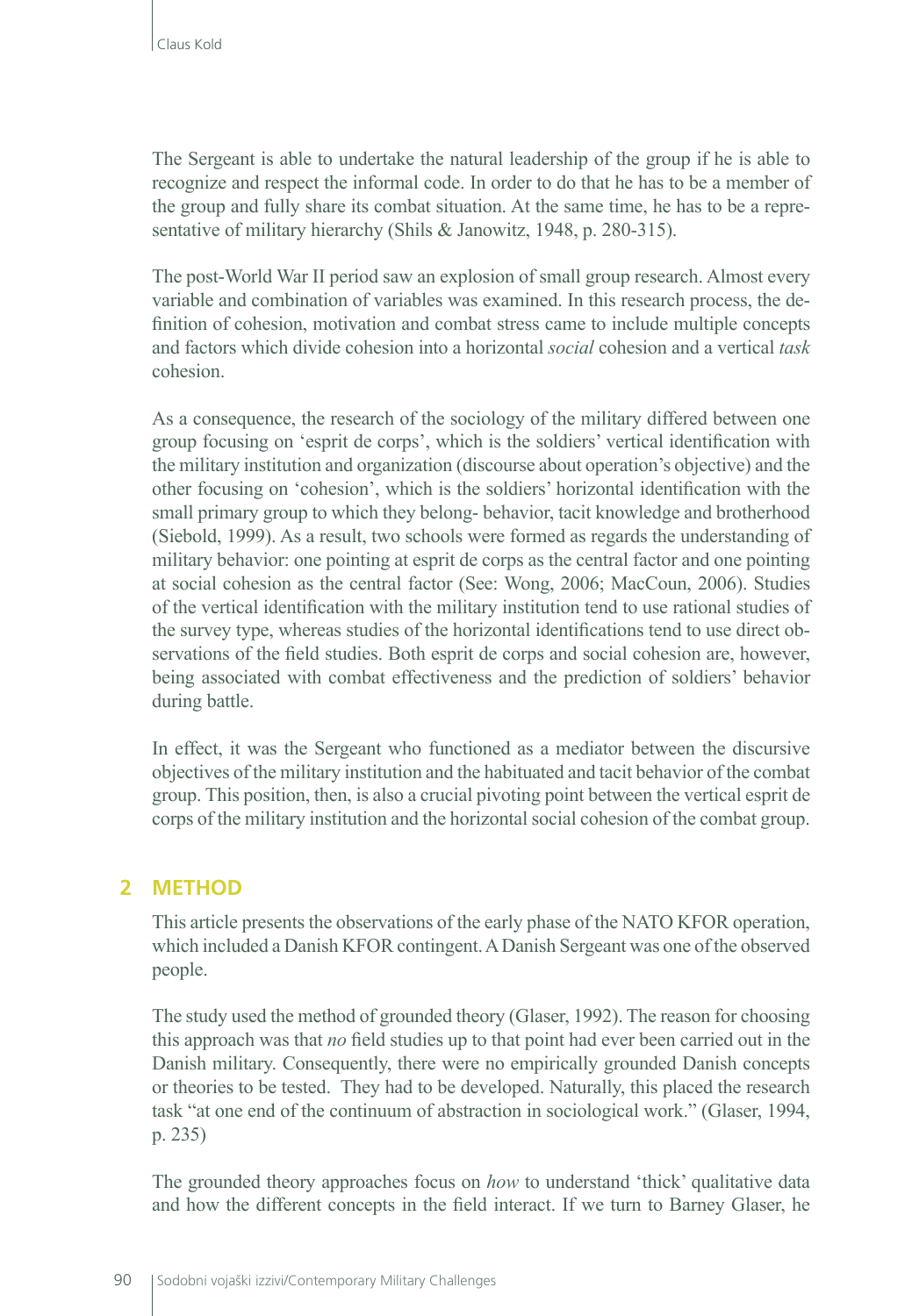writes the following about grounded theory: "In grounded theory, one does not think up hypotheses and then test them. That is the verificational methodology. In grounded theory the analyst induces patterns of relationships suggested by data, and they emerge with theoretical codes to relate them. The analyst then writes these integrated hypotheses into a grounded theory, knowing that a few of the most relevant could be tested later on in a verificational study." (Glaser, 1992, p. 84)

Also, in order to be 'open' to the observation of new or undiscovered concepts and interactions, the grounded theory method is *not* to be influenced by old concepts and research. Again, in the words of Glaser, the researcher must try "to analyze what is going on and how to conceptualize it, while suspending one's knowledge for the time being. The researcher starts finding out what is going on, conceptualizes it and generates hypotheses as relations between the concepts." (Glaser, 1998, p. 95) Glaser advises, indeed, *not* to read field-related theories when doing grounded theory: "An effective strategy is, at first, literally to ignore the literature of theory and fact on the area under study, in order to assure that the emergence of categories will not be contaminated by concepts more suited to different areas." (Glaser & Strauss, 1967, p. 37)

Observations were carried out in different organizational situations: at observation posts and check points; in a platoon on alert, at mobile check points; patrols; and in company and battalion briefings.

Those observed in the whole field study were a Private First Class, a Sergeant, a First Lieutenant, a Major and a Colonel. They had all been observed for a week, and after that interviewed individually. The observations and interviews were repeated three times, as the field was observed in three different periods of time during the deployment.

These 5 soldiers were selected to create a representative cross section of the organization in terms of purpose, agency, position, function, organization, leadership and institution  $(n=5)$ . Supplemental interviews were carried out with 21  $(n=21)$  of the 130 infantry KFOR soldiers, total n=26. These interviews were added as a consequence of the situations and of recommendations. The interviews were all of the open-ended variety.

In addition to interviews, data was obtained from participant observations and from official documents collected in the field. The field observations were written down or recorded. Sound recordings cover approximately 200 hours. Photographs were taken, and material from a range of different battalions' home pages downloaded.

The study may be criticised for not being supported by enough data and cause suggestions to go back and collect more data. It should be noted that at the end of each operation the Danish Battalion seizes to exist. Thus, it is not possible to go back for more data.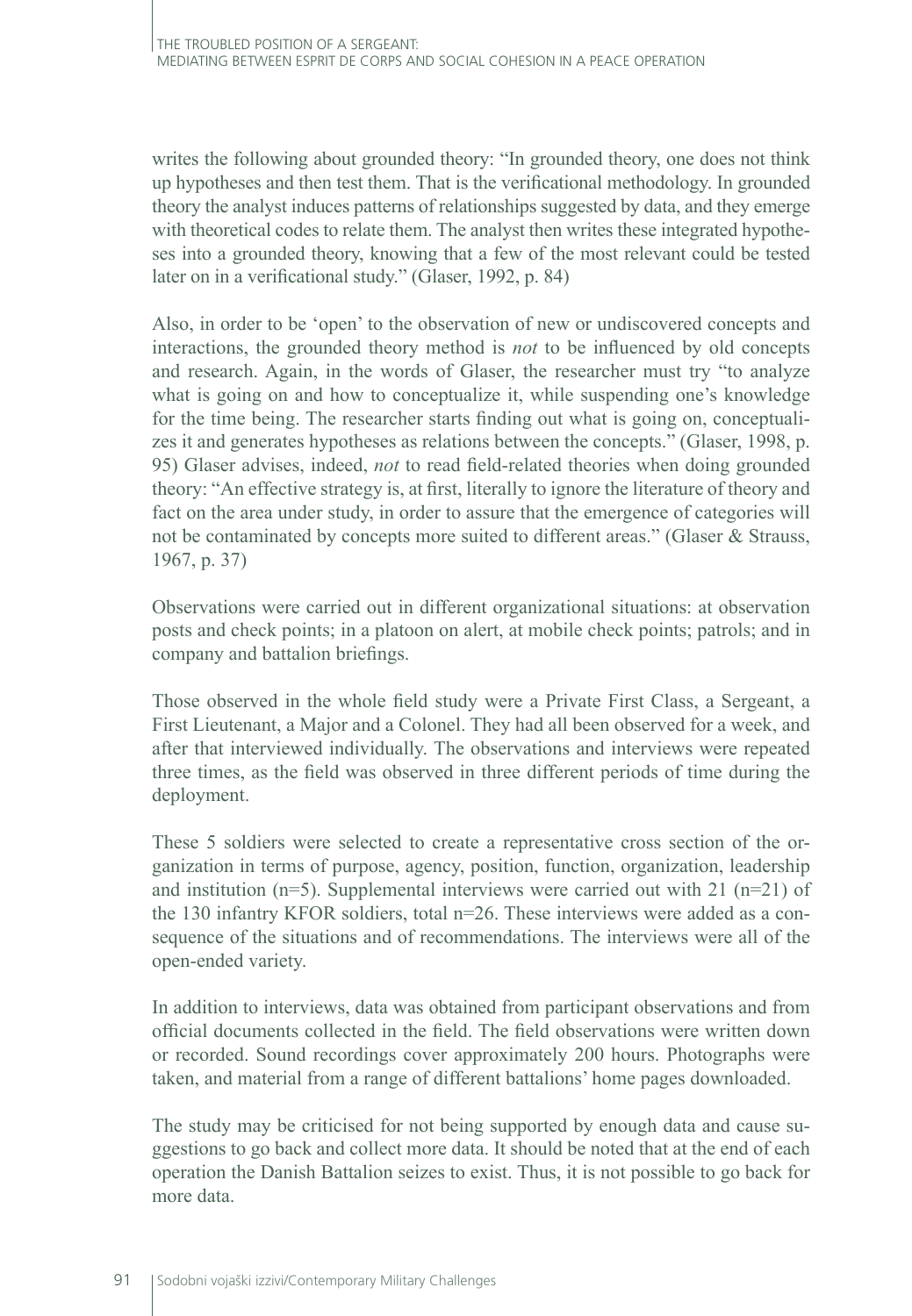To sum up, this article presents a grounded theory field study focusing on *how* to understand a small number of Danish soldiers in a specific peace operation, KFOR, in the beginning of the operation, and what concepts these soldiers developed and how these concepts interacted. As a consequence of the grounded theory approach only an outline of Esprit de Corps and Social Cohesion have been presented as the dynamics of the operational context in which the Danish Sergeant operated. Focus, however, remained on the different practices of the soldiers, in this case the Sergeant, and his combat group. Also, while the concepts of for instance Swedish or Slovenian soldiers might be interesting, they must be kept out of the observation of Danish soldiers and introduced only later in comparative or verification studies.

# **2.1 Consent in a conflict zone**

*Institutional Consent.* Before the field study started, both the Danish Defense Command and the Danish Defense Academy received the description of the research project. Both the object of study and the freedom of the researcher to use the research method which suited the object were accepted. So a general institutional consent was obtained.

*Interviewer's Consent.* The soldiers were asked if they wanted to participate in the interviews, and were told that it was an absolutely free choice. Their expressed consent was obtained and recorded in the beginning of each interview.

*Combat Group Consent.* Back in Denmark and prior to the deployment, all the soldiers had been informed in advance that they were being subject to research and that this was the reason for my presence. In many situations, the consent was only implied , which means that it was not expressly granted by every single soldier or the combat group, but that they accepted that I was openly interviewing them, writing down observations, and participating in their everyday life and operations.

*Public Consent.* Other situations were of a more public character: actions at a check points, morning drills, common meals, briefings etc. Such open situations were considered public and open, not only by this researcher but also by others, such as journalists.

### **2.2 Results**

A variety of grounded excerpts will be presented showing the representative situations in which the Sergeant was central. It is a two-tier presentation, which first presents the situation, which is in itself a theoretical and methodological choice, and then the analysis.

### **2.3 Morning briefing**

The following case is one of several examples of leadership situations experienced in the beginning of the tour. The case is taken from a daily morning briefing and the Major is talking about an incident in a little village of Zubin Potok: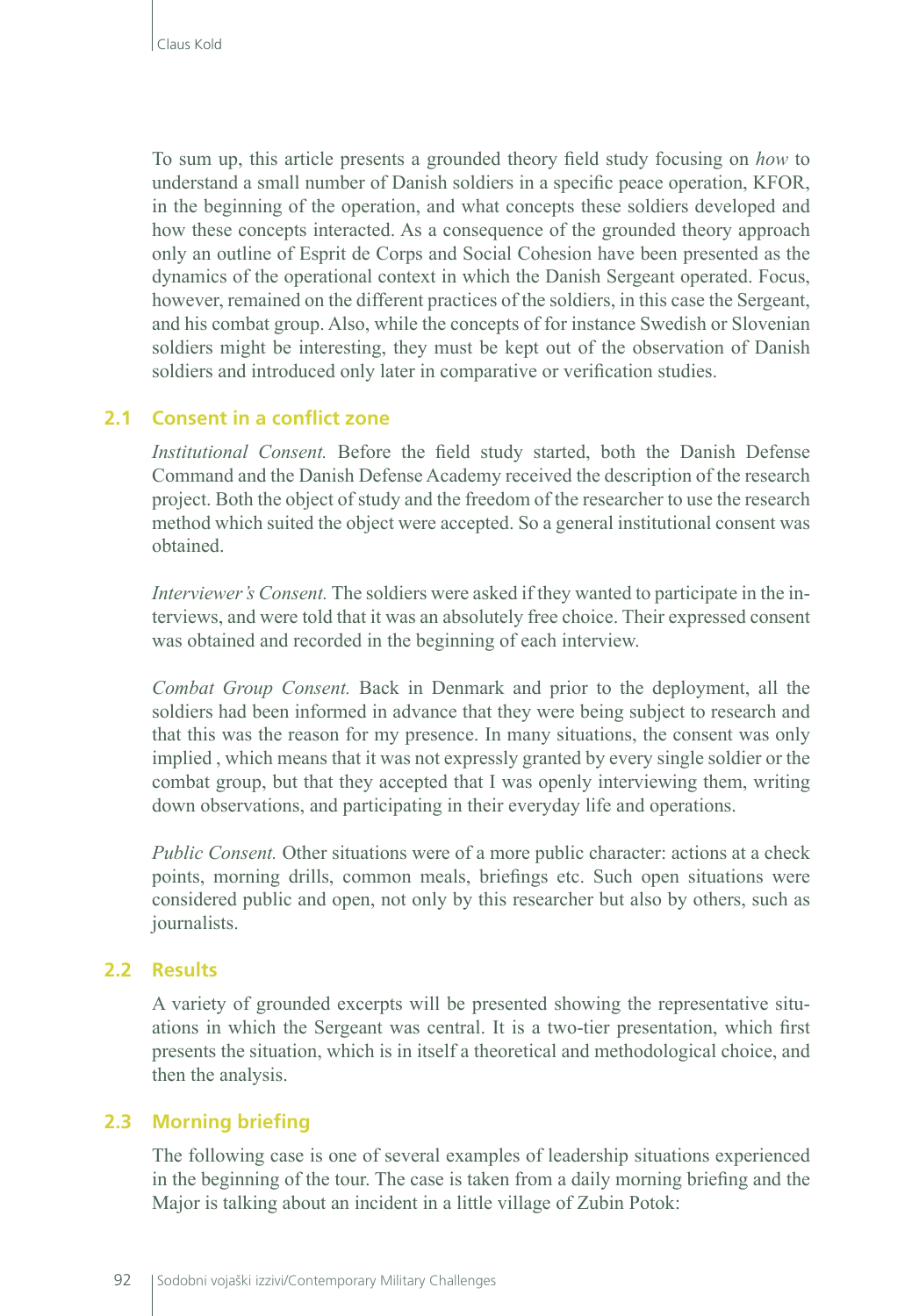- *Major: "*…so it was around 50-70 meters away from where we were standing therefore it was But it began with an Albanian national..eh..song and then..TMK carried out a small .parade .there and this, as you know, already gives a signal eh . seeing both that TMK had 100 men there that is, as you know, relatively many, .and it is interpreted as the first step in the direction of raising a pro-Albanian profile .what could this develop into . there has been some talk of an abbreviation KNA – and that is simply Kosovo National Army and that . as we know . they are not allowed to according to resolution 1244 . You do remember that .1244 .that is . don't You . now what is that . Come on, what is it? ... (the Major is snapping his fingers rapidly and whistling as you would whistle for a dog, prompting it to move faster) . Laursen!
- *Laursen:* well, that is the resolution eh which we are down here to enforce which holds some sub items.

*Major:* Yes??! Who has passed this resolution? Is it something NATO passed?

- *Someone:* UN (in a low voice)
- *Major: BE QUIET! PUT ONESHAND UP IF ONE KNOWS THE ANSWER!!* Who has passed it, Laursen?
- *Laursen:* UN has
- *Major:* Who in UN, What is U- UN, that is getting off too cheaply......
- *Laursen:* But isn't it that council that is assembled .
- *Major:* Yes, what is the name of that council?
- *Laursen:* I bloody don't remember…
- *Major:* Try looking up here
- *Someone:* are you sure
- *Major:* Be Quiet!!!
- *Major:* UNSCR??! .....(snapping his fingers) We have been through this many times in Knowledge-of-service [part of the training], Laursen, if you can't remember then you will fucking have to write it down, this is important stuff. And you, 3.4? which council was it? ….. (snapping his fingers) when you listen to – that is, if you watch a little more news and a little less Baywatch then you will hear this around every other day … (snapping his fingers) It is the UN Security Council! ..(snapping his fingers) The UN Security Council! That is in fact the only agency in this world that can authorize war, as we have mentioned, and this resolution 1244 which has been passed by the UN Security Council, what is it about? What is it about 3.5?
- 3.5: that among other things we shall unarm UCK
- *Major:* Yes, correct
- *3.5:* eh uphold freedom of movement
- *Major:* Correct!

Before this briefing, during the morning drill, the Sergeant, *Laursen*, is placed and drilled as a collective 'body', a part of the platoon, and here he receives the collective information and orders. Likewise, he is performing the same bodily movements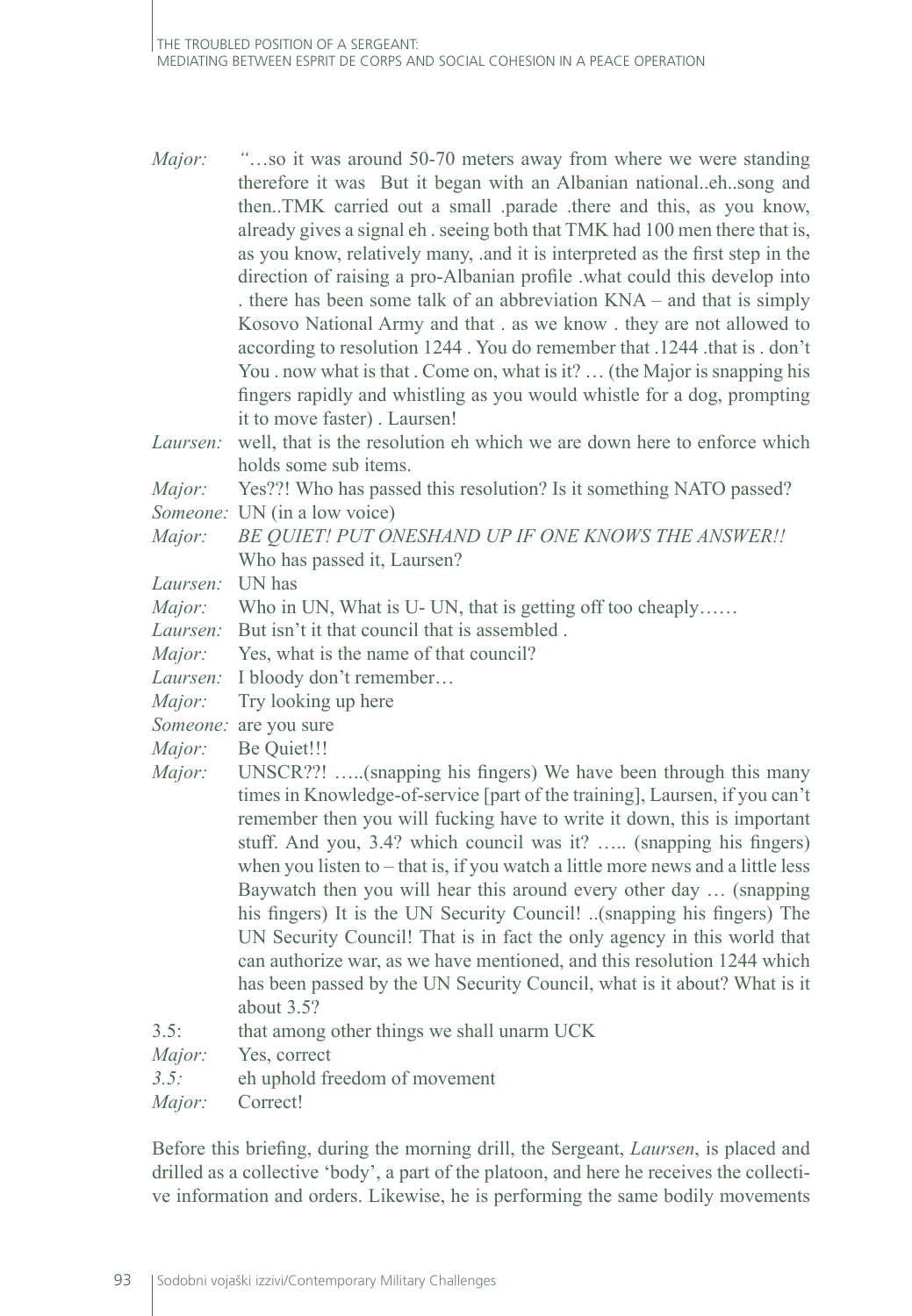as the first privates. Later, however, he is taking part in the briefing of the company. This participation gives him a role as an individual subject. The Sergeant seems to be situated in a situation characterized by mutual exclusive relations and positions. He tries to be a part and not to be a part at the same time. Sergeants are not members of the combat group of privates nor are they a part of the leader group. Still, they are ordered to participate daily in the platoon briefings. It is observed that the only time the Sergeants participate in the morning briefing, is when they are asked to give report. This is typically given in practical descriptions of where they were, what they did – not *why* they chose to do what they did. The rest of the time, they just listen. During these briefings the Sergeants were observed to perform poorly, not being able to answer even basic questions. The Sergeants did not have separate briefings or meetings from which they could build a frame of reference and an independent Sergeant's identity.

Most of the time, it is the Major who does the talking; then it is the Captain; then the Lieutenants and almost never the Sergeants. This is the general structure of communication in the company. And generally, the officers talk about their decisions as an "I" decision, but when they address the platoons they use the collective "we", "you" or "one". The platoon is a collective "we" while the Lieutenant is an individual "I".

If we turn to the briefing: The bodily language of the Major conveys a message of irritation and impatience. This is communicated by his restless movements in front of all lower-rank officers and Sergeants. Most of the time, he is snapping his fingers. During his lecture, the Major shifts from the Sergeants to one of the officers. Here he gets the right answer and thus gives the officer a status position, as one with the correct answer and a higher position.

It is probably the conflicting positions of the Sergeant, which give him a hard time answering. First, the morning drill is habituating him to be part of a tacit collective and commanded bodily "we", next he has to change from this 'we' position to a reflective "I" position. This observation is further expanded in the next case.

# **2.4 Communicating a position**

In the following case, a second-in-command Sergeant (NK) of the  $3<sup>rd</sup>$  platoon talks to the observed Sergeant (Sgt.) at a Delta 2-6; the gunner 1 also interferes in the conversation:

- NK: then I need to see your 'Junior Woodchucks Guidebook' and your signal orders .
- Gunner 1: and a signal order . I'd really like one .
- NK: but you don't get that  $I$  was told  $-$  it's not for all  $-$  only for you  $-$  [the Sergeant is looking for his books] ..I must *see* that you've got it – physically see it – and you do alright – that's nice All: thank you..
- Sgt: didn't some of the others have it?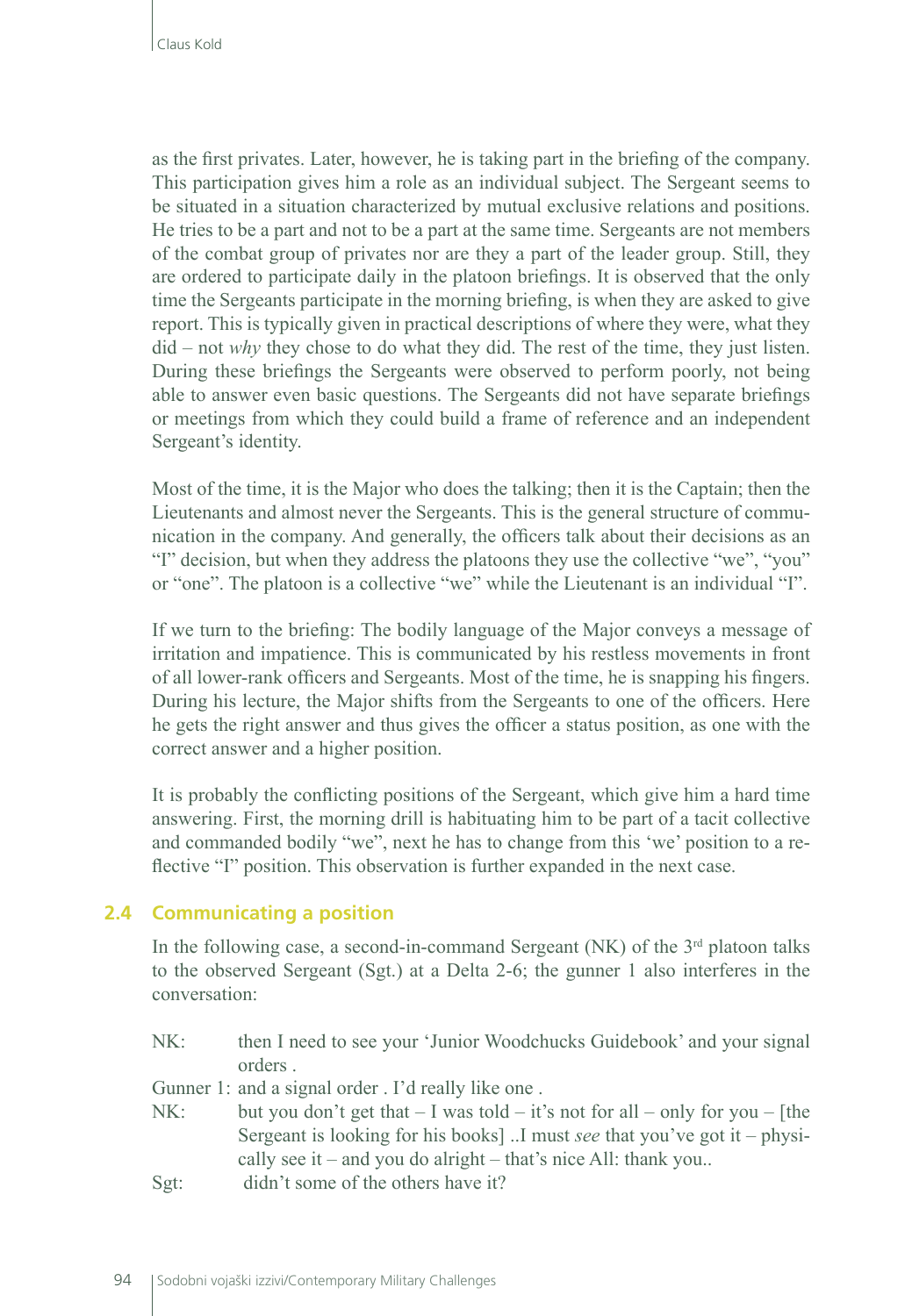- NK: then you must maintain minimum crew .there are 10 men out here . and the rest you must send in .. to the camp
- Sgt: okay...
- NK: for 'KONURO' equipment [riot equipment] ...
- Sgt: what .are they allowed to drive in
- NK: 1 Piranha ..eeh ..but it must be like this that when you are standing down there now . the Piranha stands down here . and when you stand down there then it is down there .. you'll have to coordinate that yourself ..
- Sgt: yes ... we've broken open the locks on my ..we have to figure out that too [NK looks very resigned] yes . but .what were we to do .. really?
- NK: I don't know .
- Sgt: then you bloody got to get out here with some keys .and the ones you got you obviously can't find . so then it was ..
- NK: no but the the...
- Sgt: it doesn't matter .now .they are broken . so now..
- NK: yes yes ..but it's four padlocks . with the same key ... that's the problem
- Sgt: ves but what can we do?
- NK: I don't know
- Sgt: alright .all you can do is to give me an earful

This conversation is dominated by short key phrases, in which the verbs are held in imperative, in commands from the NK and short questions from the Sergeant. The sentences refer to tasks and are very detailed. NK's sentences are dominated by instructions and rules. There are no personal utterances. Personal demarcations take the form of swearing and facial expressions, in bodily demarcations, which cannot be read out of the text, but are visible, especially with the Sergeant. The two persons, a senior Sergeant and the Sergeant, are talking to each other without using "I", "you" or "he" in singular. Instead they use the plural form of the pronoun "you".

Language objectifies mutual human experiences and makes them understandable to everybody in a linguistic collective (Berger and Luckmann, 1966, p. 86f). Likewise, military language is transformed into an accessible place for the depositing of military meaning and experience, which can be stored over time and then transferred to future military generations. As a system of signs with a specific 'logic', military language forces the individual into its patterns. Military language thus transforms specific experience into general types such as being a Sergeant (Berger and Luckmann, 1966, p. 91).

The language of these two Sergeants is divided into organizational hierarchical dialects with vocabularies that refer to specific and delineated forms of action. The senior Sergeant is addressing the Sergeant without pronouns. Verbs used to describe tasks are mostly kept in passive voice with no agent, or in the short imperative form. The discourse (of esprit de corps) at one and the same time exclude the Sergeant's private reflective "I", emphasize the correct habituation (behavior) of the Sergeant's role (morning drill) and still expect the Sergeant to be able to reflectively participate in the briefings.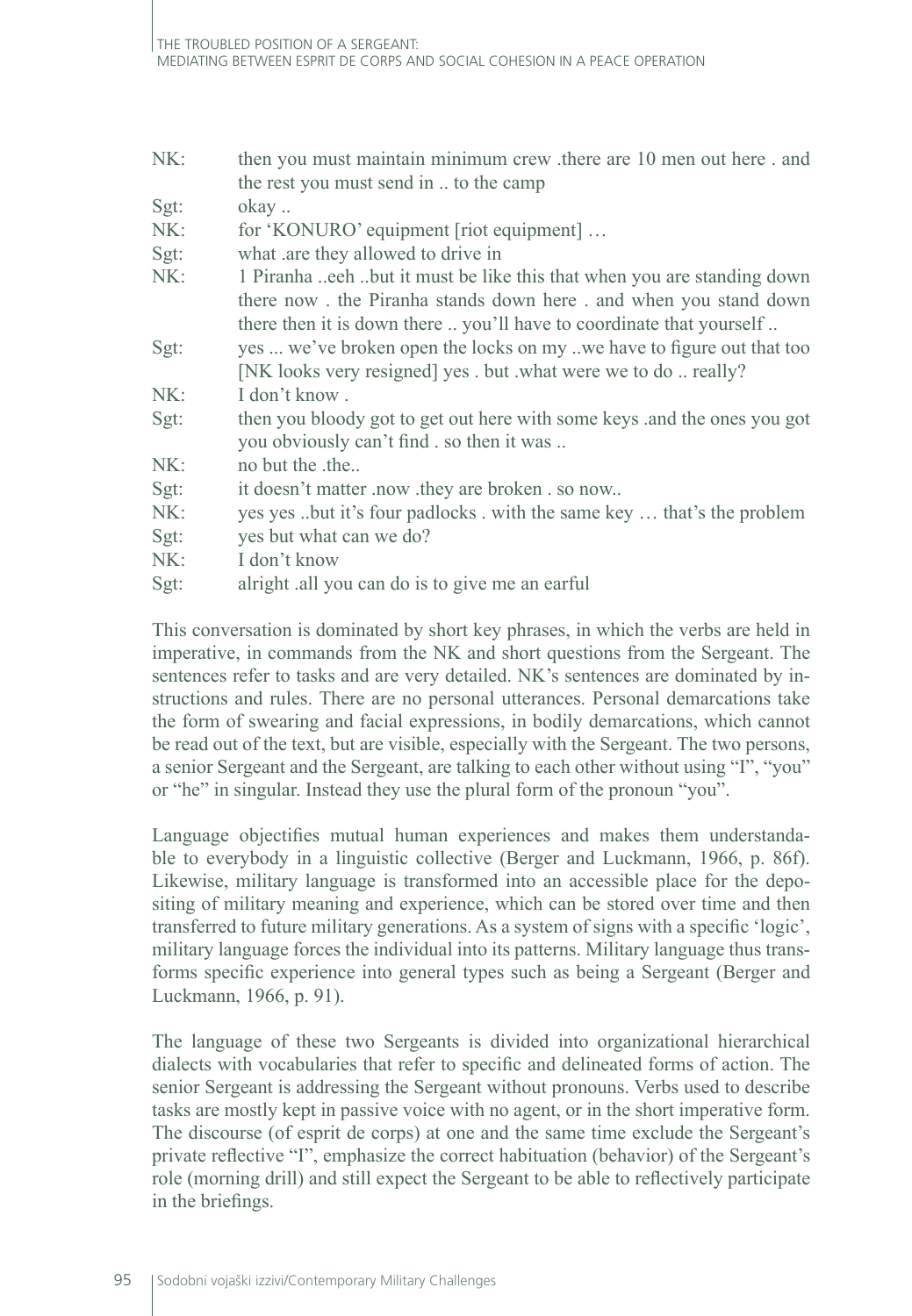# **2.5 Organizational separation**

The military organization is divided by hierarchy, function and rank; by secrecy, information and knowledge; by power and influence; and by symbols, rituals, traditions and norms. (Finer, 1962, p. 7f; Roslyng-Jensen, 1980, p. 19)

In Denmark, the enlisted men are instantly, at the beginning of military service, separated into different hierarchical, functional and commanding positions as privates, Sergeants and officers and sent off to schools with different geographical places and differences in terms of training and socialization.

During the first interview with the Sergeant, he spoke about his experience with this organization's separation between the rank and file and the officer group. In his words:

- Q: and relating to your superiors ..how do you expect that the development will be .. that you will have a better social relation to them or ..
- Sgt.: I don't think so ..damn I don't think so .. really we eh .. we get along .. to a certain level .. and then of course there are . this thing . officers and Sergeants separately . and KC [the Major] does much of that .. to him its

… Q: yes?

- Sgt.: I don't know...
- Q: so you are separated?
- Sgt.: yeah a bit
- Q: why?
- Sgt.: mmm I don't know ..he just does .. really the officers .. or the o-group as they are called right .. and us .. we mind ourselves a bit .

Institutions always have a history of which they are products. For the military, this history is closely intertwined with the history of State, Power and People. As such, the history of the military institution constitutes the objectified culture to which the enlisted soldier has to relate. As an objectified deposition of knowledge, institutional "memory" of old wars, former technologies, and former socializations of privates and officers as deep military-institutional codes, are carried in traditions, rituals and routines.

This objectified deposition of knowledge positions Sergeants in their specific identity and role. Sergeants' identity is learned in different schools than that of the officers, but it is also prepared by and rests within civil society at large ((Berger and Luckmann, 1966: 86). This physical and mental separation was partly maintained in Kosovo.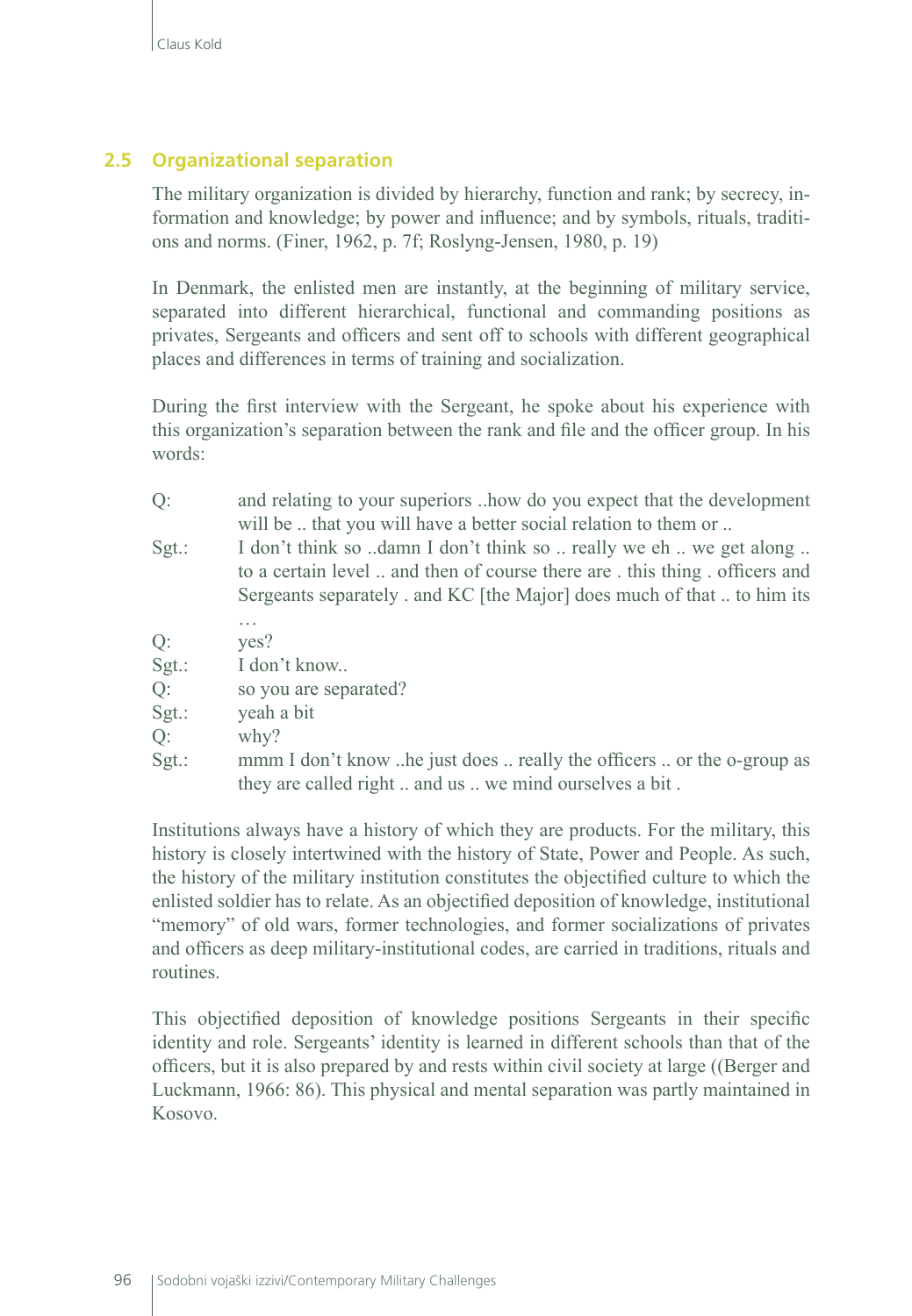# **2.6 Socializing privates**

During the study, a development of a close familiarity within the combat group was observed. This was also expressed by the Sergeant during the interview in which he talked about his primary-like upbringing of the privates:

- Sgt.: what the hell does it then do .really..then one don't get that . culture shock . there are *really* many to whom it is good to get away from his mom .. I came to feel that myself .that one has to shine your boots yourself.
- Q: what do you mean by culture shock?
- Sgt.: what can I say when one gets in and then suddenly all your rights are taken away .

Q: yes?

- Sgt.: they don't decide a damn thing [for themselves] the first long time when they are in the military .
- Q: that's a culture shock?
- Sgt.: yes I think so .yes.
- Q: yes?
- Sgt.: where you before .then you could do what you liked . now you have to ask permission to go to the toilet . right .say Sir . and .there's somebody who decides when you are to get up and decides when to go to bed . you are really deprived a lot of .. rights .

Q: what's good about that?

Sgt.: really . I think that you eh . I think at least I myself have got another insight into myself.

In this interview, the Sergeant links 'mom', 'bed' and 'toilet' to 'Sir' and 'deprived rights'. Apparently, the Sergeant is in a position where he has to connect the heterogeneous internal life of the combat group with the external homogenous esprit de corps of the military institution.

The internal behavior and conversation was observed to consist of diffuse acts and a conversation between the privates, going back and forth between own doings and external tasks. The conversations were characterized by two distinct directions: an "upward" direction radiating the individual micro level *feelings* of the private trying to confirm, support, and continually recreate perceived structures, and the person's "downward" direction which comprise the shaping forces that do not originate in the individual (Franks, in Reynolds, 2003, p. 794).The privates thus related to each other as both "persons" and as "individuals". The distinction is important in understanding both the social cohesion and the socialization process as the "downward" role-taking of the *persons* is characterized by the organizational statuses the privates hold and the roles they play. Thus, while members of the combat group related to each other horizontally as *individual* family members, they were also extremely aware of the vertical role each *role person* played in the combat group and outside of it in the battalion in general.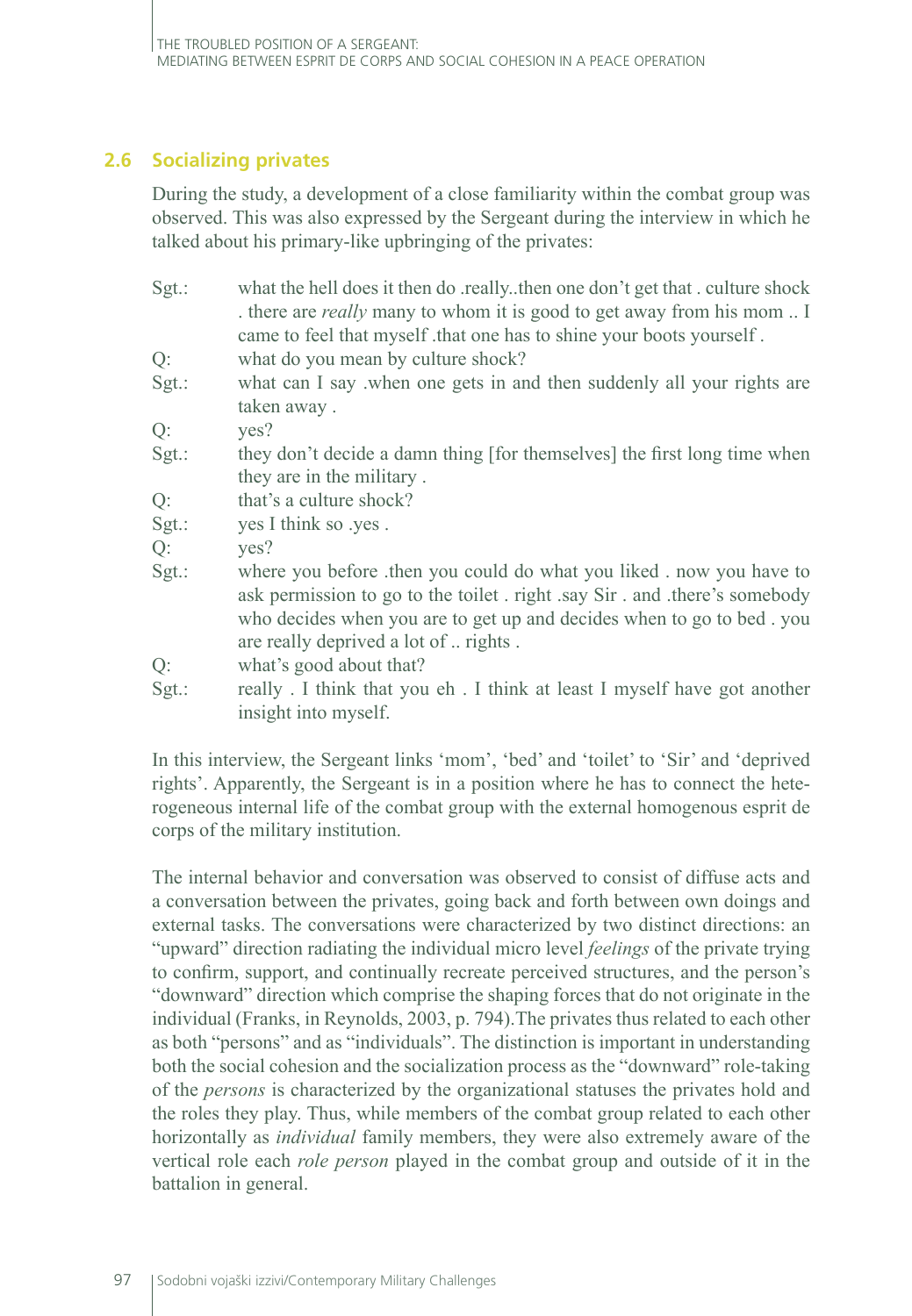This way, the privates' interactions generated a *classical* combat group with its brotherhood. The conception of combat group was "publicly" displayed and recognized by the battalion and other soldiers in the drill as in other acts. As seen from the inside of the combat group, this primary group seemed to form a loose composition of family-like relations between the privates. As seen from the outside, the private was part of a military structure, definitions, directives and orders that were defined from above by the organization to meet certain tasks.

The combat group became objectified through both internalizing and externalizing interaction with other soldiers and, over time, part of what is meant by a 'combat group as a basic institution of the military (Caforio, 2006, p. 64). In this process, the Sergeant was the central mediator when he was present; this was, however, not always the case.

# **2.7 Operational objective, conflict and cohesion**

During the deployment, the combat group had growing internal conflicts and a mediation meeting in the combat group in which they were asked to hear each other out was observed. The mediation had been decided by the Lieutenant and not by the Sergeant.

Some of the problems were the heated temper of the Sergeant, a penalty given to one of the first privates for sleeping on duty and the constant grumbling and laziness by a certain private. After the mediation, the combat group was deployed in an operation close to the Albanian border while the Sergeant was on leave, leaving leadership of the combat group to the gunner 1. After these incidents, the following situation was observed: The combat group is to search through fields and the sides of a mountain for weapons. It is early in the morning and the Piranha has just unloaded the soldiers:

| $Sgt$ : | did you bring enough water along?                                   |
|---------|---------------------------------------------------------------------|
| Me:     | mmm. I've got $1\frac{1}{2}$ liters along                           |
|         | $(\ldots)$                                                          |
| $Sgt$ : | Well we deploy along the fence and then we proceed forward and then |
|         | the aqueduct we probably have to cross it somehow so . let's do it  |
| Harder: | yeah then let's do it!                                              |

The privates form a long line and start to move forward at the same time as they search the area:

| $Sgt$ : | Now get up in that line so that we can report when you are ready    |
|---------|---------------------------------------------------------------------|
| Harder: | Or what? It might be It's just because                              |
| TK.     | $3.1!!$ Sgt.                                                        |
| $Sgt$ : | YES!!                                                               |
| TK      | what are we to do here ?                                            |
| $Sgt$ : | Try to keep the distance we are only going up to the aqueduct there |
|         |                                                                     |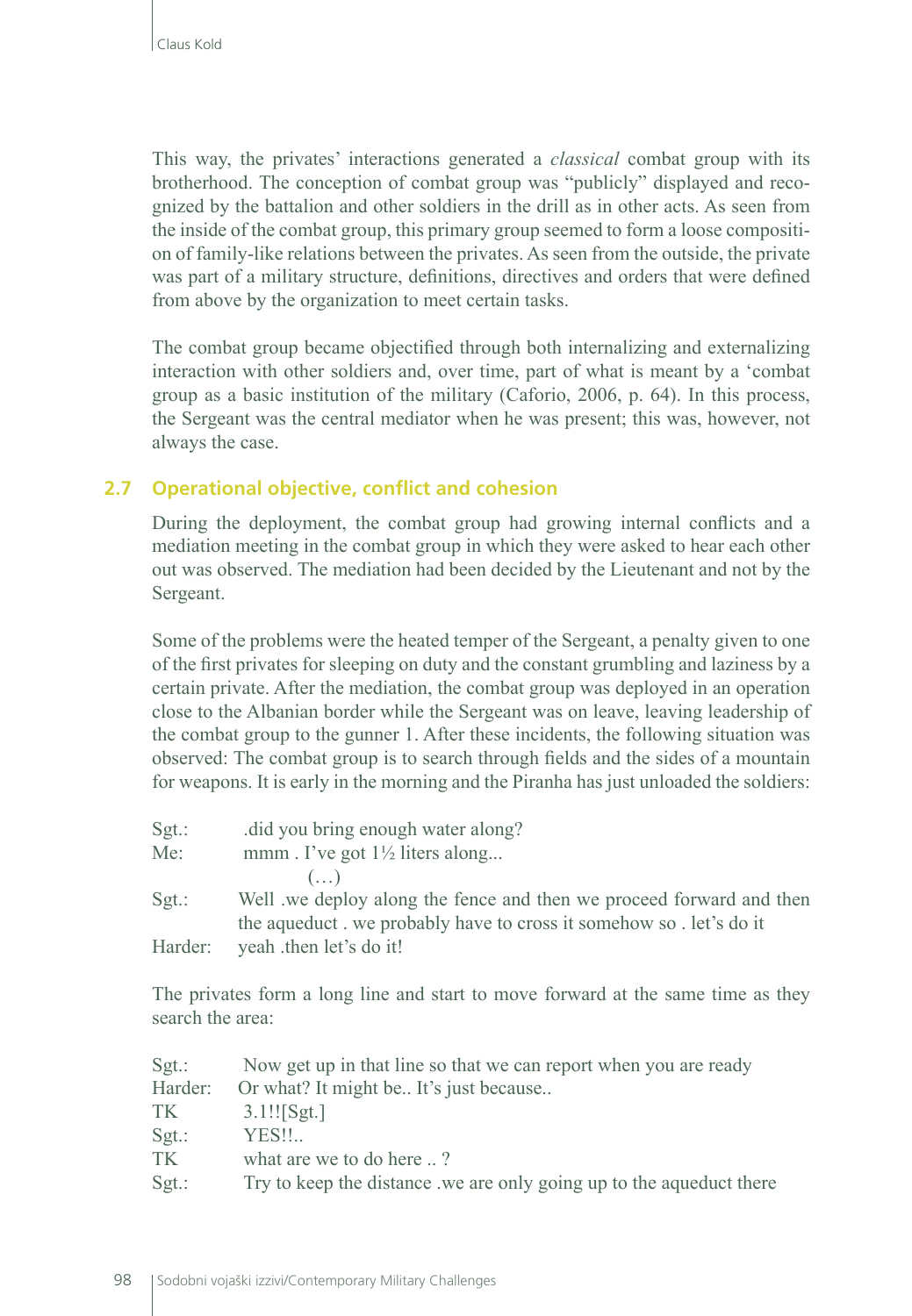Slowly the group moves up the mountainside:

| TK:     | Is it one of the mountain tops we are headed for?                    |
|---------|----------------------------------------------------------------------|
| Larsen: | We just follow the first                                             |
| $Sgt$ : | When we reach the top of that one then we walk eh . over there . and |
|         | then we walk back again  and downwards . (lower voice to himself) no |
|         | perhaps that's too stupid . we'll have to see . ARE WE READY??       |
| Line    | yes yea yeah yes                                                     |

One hour has passed without finding anything and we sit down to drink some water:

| $Sgt$ : | yes .now we'll walk over there and then we'll head downwards again             |
|---------|--------------------------------------------------------------------------------|
|         | and the we'll spend really a whole lot of time on the houses down there        |
|         | because then we don't have to come up here again                               |
| JK:     | oh that's my man                                                               |
| TK:     | but what?                                                                      |
| MM:     | are they not all that we are lacking or what?                                  |
| $Sgt$ : | yes it is but really what is it . it . I think it's a bit strange that we must |
|         | .go so far into the area                                                       |
| Gunner1 | yeah right but really it's laying down in that direction  you are to lazy to   |
|         | get up there again                                                             |
| $Sgt$ : | no the last the last situation reports are first of all that they found three  |

The privates are clearly tired and express detachment to the over-all objective of the operation. However, the 'gunner 1' criticizes the group for being lazy. The conversation goes on until the Sergeant pulls himself together:

uniforms . an ABC-mask . a west . a steelhelmet and .. and eh a raincoat..

| $Sgt$ : | Well! Folks!!                                       |
|---------|-----------------------------------------------------|
| Harder: | then we are to have 5 more minutes                  |
| MM:     | you said $\frac{1}{2}$ an hour more!?               |
| All:    | (get up) aaahuoooohgnnnnehhpfffttttt  etc. (laughs) |

It is observed that the Sergeant speaks from the collective "we" position and not the commanding "I". It almost seems as if he is the 'alter ego' of the combat group when he says: "we walk along the fence!" and ends the sentence with a: "then let's do it!" In the first excerpt one of the privates asks what he is supposed to do, and the Sergeant answers back with an instruction to keep the distance in the line. So, the private is asking for meaning and the Sergeant is instructing the bodily behaviour.

The internal conflicts in the combat group become evident in the 'gunner 1', who wants to become an officer, when he calls the other privates lazy. It seems as if he is already talking from the future position of an officer and from here addressing the subordinate private's lazy body. The Sergeant answers him from the vertical task cohesion, the institution and the esprit de corps. The chat is illustrative of the relations and the cohesion of the combat group. The resistance of the privates is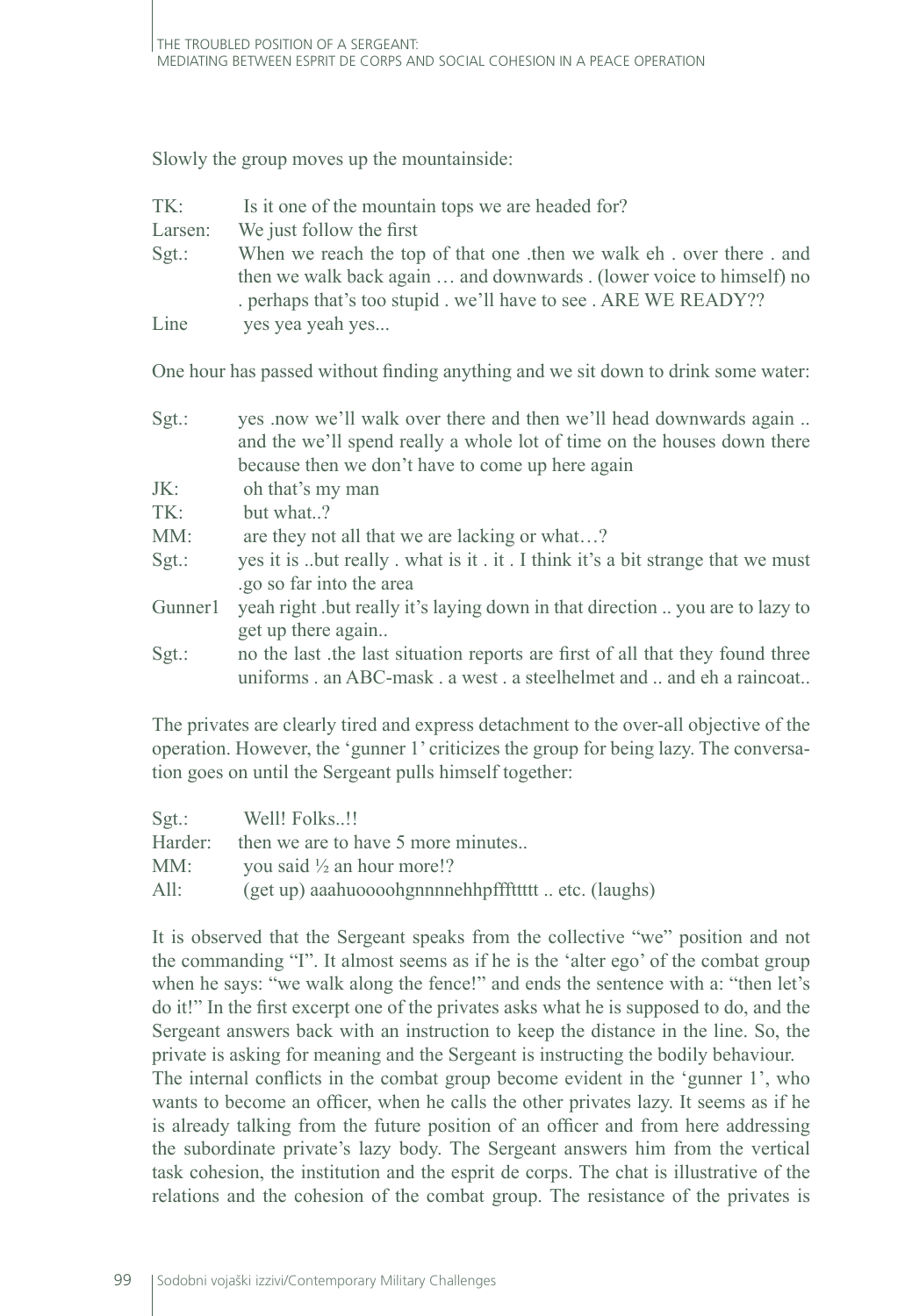being interpreted as laziness by gunner 1, while the soldiers on their side are constantly asking for the reasons and logic of operations. The privates' remarks are often followed by cursing which expresses frustrations regarding leadership.

At this point, the combat group has broken into different fractions, pivoting around different persons, episodes and interpretations of the objective of the operation. The three fractions consist of the group referring to the Sergeant. This is the group which follows the formal organization. The next group is the one referring to gunner 1, who represents the officers' 'war' interpretation, and the last group is the one referring to the first private, TK, who represents an 'it's absurd' interpretation.

In combat of war, horizontal social cohesion is mainly fear-driven and perhaps defensive. The combat group is fighting enemies in trying to survive and to defend something it takes for granted: a nation-state, a culture or a local community. This fighting takes place on habituated ground, so to say, with routinized and tacit actions. In a peace operation situation, however, agency is not routinized and tacit-driven, but is formulated in a logical global political discourse about security. In this discourse the tasks of the soldiers are formulated so as to try to establish security, to mediate conflicts and build trust among the local population. As a result, the discursive political objective of the deployment is brought more into focus in peace operations. This means that the discourse was exercised at a level where it was actually confronted with tacit military practices. This confrontation seemed to create the processes of securitization at the lowest levels of the military institution. (Wæver, 1997; 2004; 2010, p. 650) **Conclusion**

> In this specific case, these processes caused the development of not just one informal code in the combat group, but two. During deployment, the group had one formal leader, the Sergeant, and developed two informal competing codes, gunner1 and TK. All three positions interpreted the objective of the deployment as well as the specific operations differently. This process of interpretation of the esprit de corps was observed to cause conflicts in the combat group and to disturb the social cohesion.

> From these specific observations it is suggested that, in this peace operation, the balance between esprit de corps and social cohesion is leaning more towards esprit de corps. The competing interpretations of the objective of the deployment brings the leadership of the Sergeant in a new and vulnerable position, because his maintenance of the social cohesion of the combat group is in many respects based on habituated practices which originate from war operations and does not support the discourse of his leadership in a peace operation.

#### **Bibliobraphy**

- *1. Adler, Amy B.Huffman, Ann H.Bliese, Paul D.Castro, Carl Andrew, 2005.'The Impact of Deployment Length and Experience on the Well-Being of Male and Female Soldiers',Journal of Occupational Health Psychology10 (2): 121-137*
- *2. Benhabib, Seyla, 2006. Another Cosmopolitanism.Oxford: Oxford University Press*
- *3. Berger, Peter L. & Thomas Luckmann, 1966.The Social Construction of Reality.A Treatise in the Sociology of Knowledge.London: Penguin Books*
- *4. Birenbaum, R.,1994. 'Peacekeeping stress prompts new approaches to mental health issues in Canadian military',CMAJ, 151: 1484-1489*